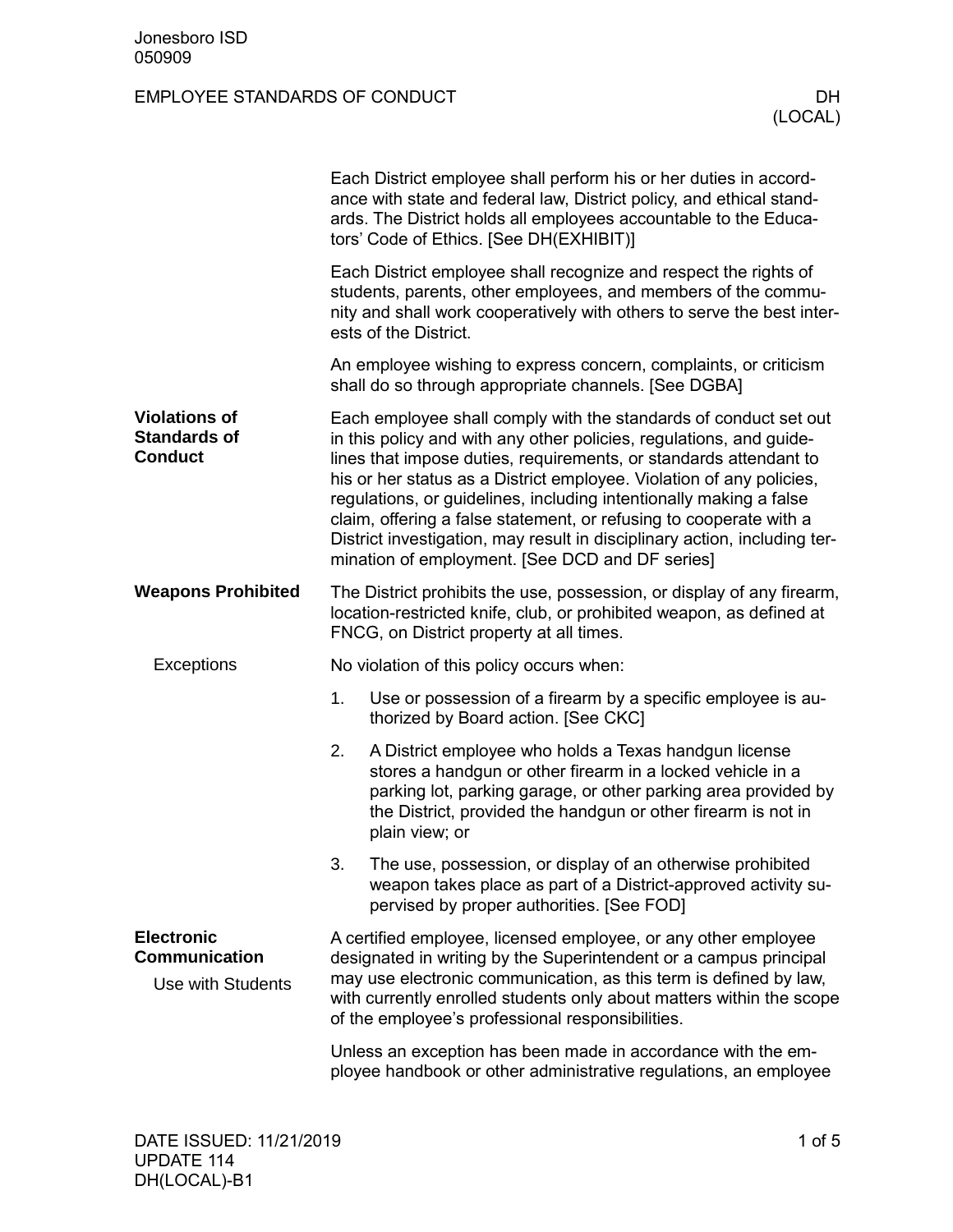|                                            | shall not use a personal electronic communication platform, appli-<br>cation, or account to communicate with currently enrolled students.                                                                                                                                                                                                                                                                                                                                                                                                                            |                                                                                                                                                                                                                                                                                                                                                                                                                                                                   |  |  |
|--------------------------------------------|----------------------------------------------------------------------------------------------------------------------------------------------------------------------------------------------------------------------------------------------------------------------------------------------------------------------------------------------------------------------------------------------------------------------------------------------------------------------------------------------------------------------------------------------------------------------|-------------------------------------------------------------------------------------------------------------------------------------------------------------------------------------------------------------------------------------------------------------------------------------------------------------------------------------------------------------------------------------------------------------------------------------------------------------------|--|--|
|                                            | Unless authorized above, all other employees are prohibited from<br>using electronic communication directly with students who are cur-<br>rently enrolled in the District. The employee handbook or other ad-<br>ministrative regulations shall further detail:                                                                                                                                                                                                                                                                                                      |                                                                                                                                                                                                                                                                                                                                                                                                                                                                   |  |  |
|                                            | 1.                                                                                                                                                                                                                                                                                                                                                                                                                                                                                                                                                                   | Exceptions for family and social relationships;                                                                                                                                                                                                                                                                                                                                                                                                                   |  |  |
|                                            | 2.                                                                                                                                                                                                                                                                                                                                                                                                                                                                                                                                                                   | The circumstances under which an employee may use text<br>messaging to communicate with individual students or student<br>groups;                                                                                                                                                                                                                                                                                                                                 |  |  |
|                                            | 3.                                                                                                                                                                                                                                                                                                                                                                                                                                                                                                                                                                   | Hours of the day during which electronic communication is<br>discouraged or prohibited; and                                                                                                                                                                                                                                                                                                                                                                       |  |  |
|                                            | 4.                                                                                                                                                                                                                                                                                                                                                                                                                                                                                                                                                                   | Other matters deemed appropriate by the Superintendent or<br>designee.                                                                                                                                                                                                                                                                                                                                                                                            |  |  |
|                                            | In accordance with ethical standards applicable to all District em-<br>ployees [see DH(EXHIBIT)], an employee shall be prohibited from<br>using electronic communications in a manner that constitutes pro-<br>hibited harassment or abuse of a District student; adversely affects<br>the student's learning, mental health, or safety; includes threats of<br>violence against the student; reveals confidential information about<br>the student; or constitutes an inappropriate communication with a<br>student, as described in the Educators' Code of Ethics. |                                                                                                                                                                                                                                                                                                                                                                                                                                                                   |  |  |
|                                            | An employee shall have no expectation of privacy in electronic<br>communications with students. Each employee shall comply with<br>the District's requirements for records retention and destruction to<br>the extent those requirements apply to electronic communication.<br>[See CPC]                                                                                                                                                                                                                                                                             |                                                                                                                                                                                                                                                                                                                                                                                                                                                                   |  |  |
| <b>Personal Use</b>                        |                                                                                                                                                                                                                                                                                                                                                                                                                                                                                                                                                                      | All employees shall be held to the same professional standards in<br>their public use of electronic communication as for any other public<br>conduct. If an employee's use of electronic communication violates<br>state or federal law or District policy, or interferes with the em-<br>ployee's ability to effectively perform his or her job duties, the em-<br>ployee is subject to disciplinary action, up to and including termina-<br>tion of employment. |  |  |
| <b>Reporting Improper</b><br>Communication |                                                                                                                                                                                                                                                                                                                                                                                                                                                                                                                                                                      | In accordance with administrative regulations, an employee shall<br>notify his or her supervisor when a student engages in improper<br>electronic communication with the employee.                                                                                                                                                                                                                                                                                |  |  |
| <b>Disclosing Personal</b><br>Information  |                                                                                                                                                                                                                                                                                                                                                                                                                                                                                                                                                                      | An employee shall not be required to disclose his or her personal<br>email address or personal phone number to a student.                                                                                                                                                                                                                                                                                                                                         |  |  |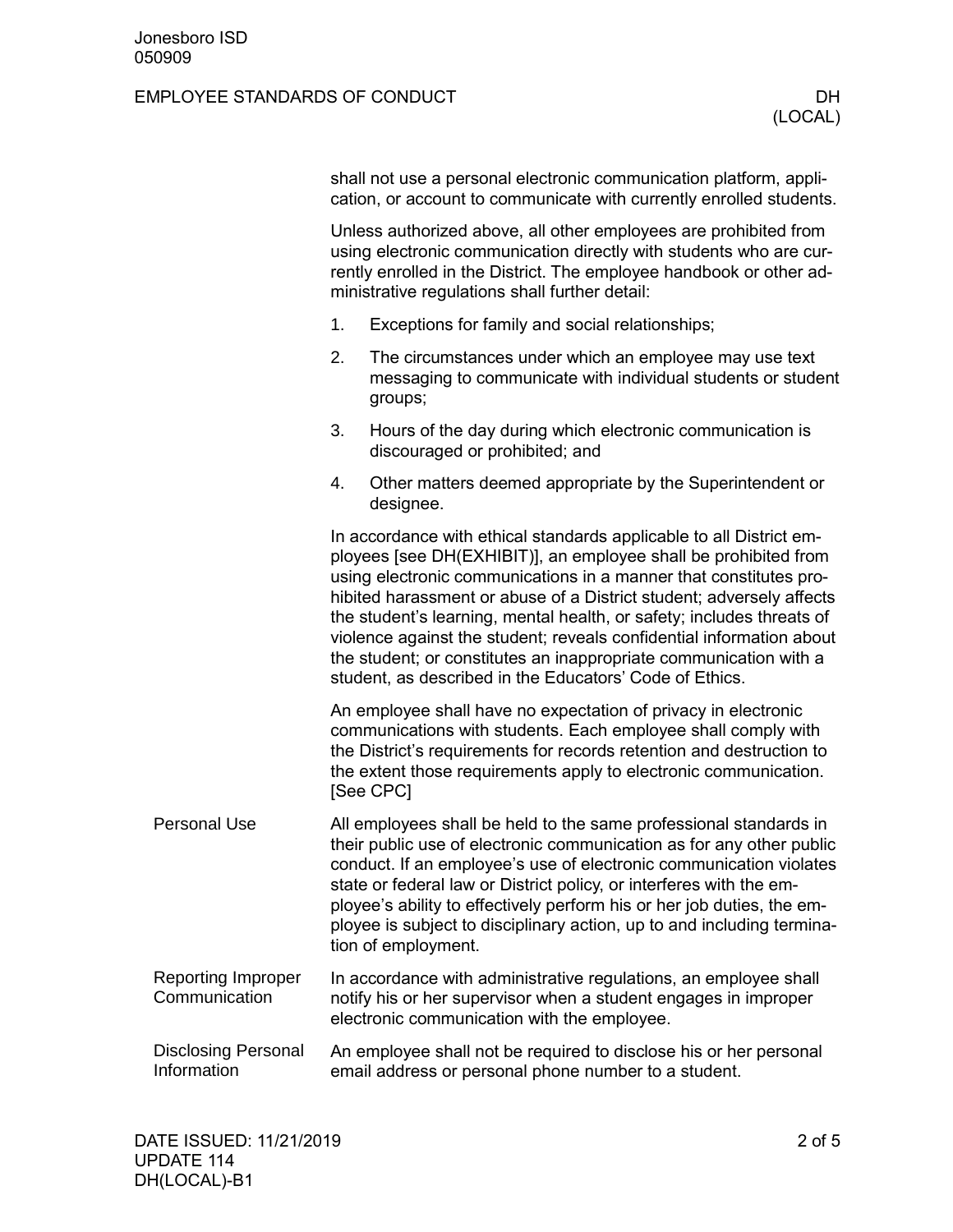| <b>Safety Requirements</b>                                            | Each employee shall adhere to District safety rules and regulations<br>and shall report unsafe conditions or practices to the appropriate<br>supervisor.                                                                                                                                                                                                                             |                                                                                                                                                                                                       |  |  |  |
|-----------------------------------------------------------------------|--------------------------------------------------------------------------------------------------------------------------------------------------------------------------------------------------------------------------------------------------------------------------------------------------------------------------------------------------------------------------------------|-------------------------------------------------------------------------------------------------------------------------------------------------------------------------------------------------------|--|--|--|
| <b>Harassment or</b><br><b>Abuse</b>                                  | An employee shall not engage in prohibited harassment, including<br>sexual harassment, of:                                                                                                                                                                                                                                                                                           |                                                                                                                                                                                                       |  |  |  |
|                                                                       | 1.                                                                                                                                                                                                                                                                                                                                                                                   | Other employees. [See DIA]                                                                                                                                                                            |  |  |  |
|                                                                       | 2.                                                                                                                                                                                                                                                                                                                                                                                   | Students. [See FFH; see FFG regarding child abuse and ne-<br>glect.]                                                                                                                                  |  |  |  |
|                                                                       | While acting in the course of employment, an employee shall not<br>engage in prohibited harassment, including sexual harassment, of<br>other persons, including Board members, vendors, contractors,<br>volunteers, or parents.                                                                                                                                                      |                                                                                                                                                                                                       |  |  |  |
|                                                                       | An employee shall report child abuse or neglect as required by law.<br>[See FFG]                                                                                                                                                                                                                                                                                                     |                                                                                                                                                                                                       |  |  |  |
| <b>Relationships with</b><br><b>Students</b>                          | An employee shall not form romantic or other inappropriate social<br>relationships with students. Any sexual relationship between a stu-<br>dent and a District employee is always prohibited, even if consen-<br>sual. [See FFH]                                                                                                                                                    |                                                                                                                                                                                                       |  |  |  |
|                                                                       | As required by law, the District shall notify the parent of a student<br>with whom an educator is alleged to have engaged in certain mis-<br>conduct. [See FFF]                                                                                                                                                                                                                      |                                                                                                                                                                                                       |  |  |  |
| <b>Tobacco and</b><br><b>E-Cigarettes</b>                             |                                                                                                                                                                                                                                                                                                                                                                                      | An employee shall not smoke or use tobacco products or e-ciga-<br>rettes on District property, in District vehicles, or at school-related<br>activities. [See also GKA]                               |  |  |  |
| <b>Alcohol and Drugs /</b><br><b>Notice of Drug-Free</b><br>Workplace | As a condition of employment, an employee shall abide by the<br>terms of the following drug-free workplace provisions. An employee<br>shall notify the Superintendent in writing if the employee is con-<br>victed for a violation of a criminal drug statute occurring in the<br>workplace in accordance with Arrests, Indictments, Convictions,<br>and Other Adjudications, below. |                                                                                                                                                                                                       |  |  |  |
|                                                                       | An employee shall not manufacture, distribute, dispense, possess,<br>use, or be under the influence of any of the following substances<br>during working hours while on District property or at school-related<br>activities during or outside of usual working hours:                                                                                                               |                                                                                                                                                                                                       |  |  |  |
|                                                                       | 1.                                                                                                                                                                                                                                                                                                                                                                                   | Any controlled substance or dangerous drug as defined by<br>law, including but not limited to marijuana, any narcotic drug,<br>hallucinogen, stimulant, depressant, amphetamine, or barbitu-<br>rate. |  |  |  |
|                                                                       | 2.                                                                                                                                                                                                                                                                                                                                                                                   | Alcohol or any alcoholic beverage.                                                                                                                                                                    |  |  |  |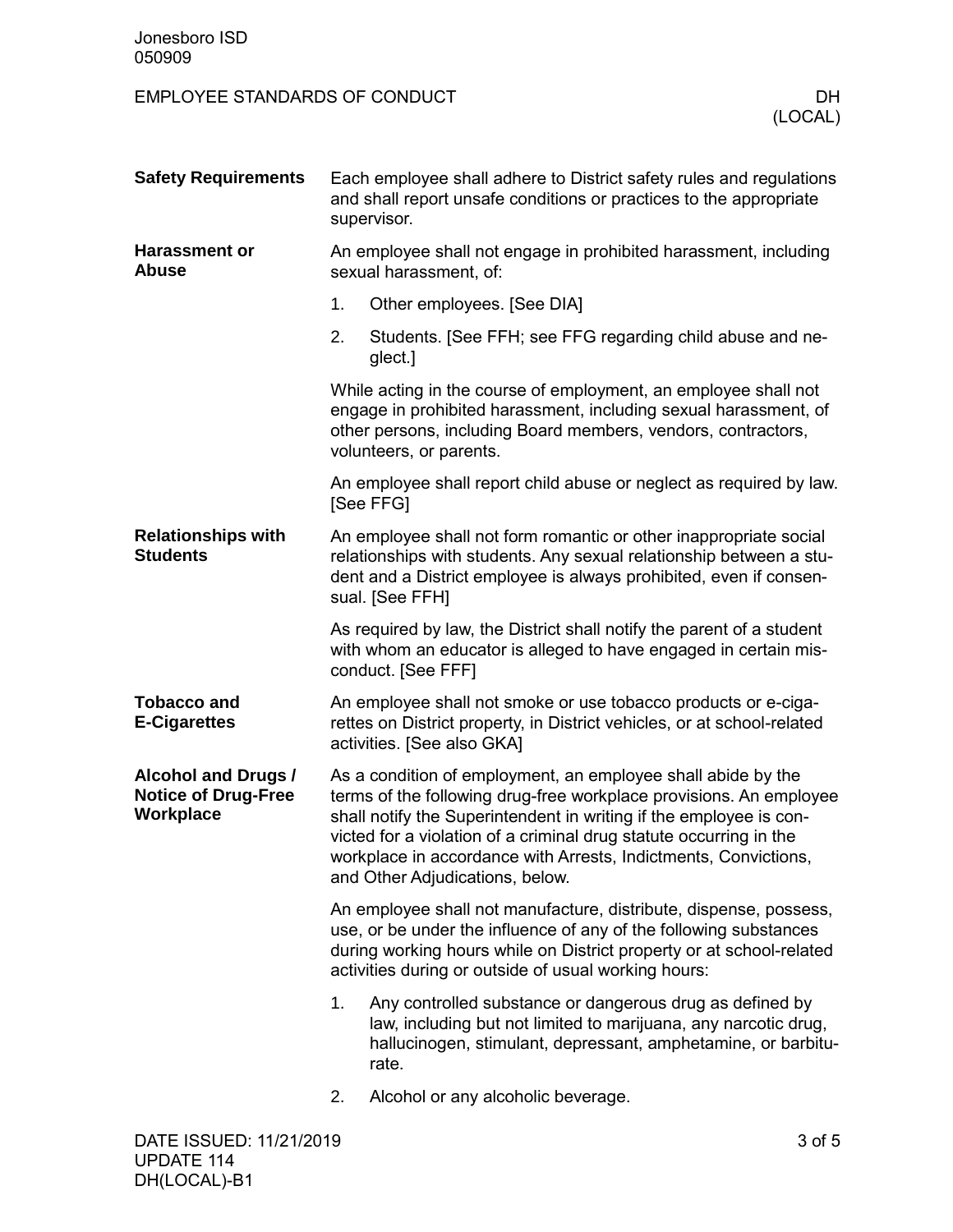|                                                                                | 3.                                                                                                                                                                                                                                                                                                                              | Any abusable glue, aerosol paint, or any other chemical sub-<br>stance for inhalation.                                                                                                     |        |
|--------------------------------------------------------------------------------|---------------------------------------------------------------------------------------------------------------------------------------------------------------------------------------------------------------------------------------------------------------------------------------------------------------------------------|--------------------------------------------------------------------------------------------------------------------------------------------------------------------------------------------|--------|
|                                                                                | 4.                                                                                                                                                                                                                                                                                                                              | Any other intoxicant or mood-changing, mind-altering, or be-<br>havior-altering drug.                                                                                                      |        |
|                                                                                | An employee need not be legally intoxicated to be considered "un-<br>der the influence" of a controlled substance.                                                                                                                                                                                                              |                                                                                                                                                                                            |        |
| Exceptions                                                                     | It shall not be considered a violation of this policy if the employee:                                                                                                                                                                                                                                                          |                                                                                                                                                                                            |        |
|                                                                                | 1.                                                                                                                                                                                                                                                                                                                              | Manufactures, possesses, or dispenses a substance listed<br>above as part of the employee's job responsibilities;                                                                          |        |
|                                                                                | 2.                                                                                                                                                                                                                                                                                                                              | Uses or possesses a controlled substance or drug authorized<br>by a licensed physician prescribed for the employee's per-<br>sonal use; or                                                 |        |
|                                                                                | 3.                                                                                                                                                                                                                                                                                                                              | Possesses a controlled substance or drug that a licensed<br>physician has prescribed for the employee's child or other in-<br>dividual for whom the employee is a legal guardian.          |        |
| Sanctions                                                                      |                                                                                                                                                                                                                                                                                                                                 | An employee who violates these drug-free workplace provisions<br>shall be subject to disciplinary sanctions. Sanctions may include:                                                        |        |
|                                                                                | 1.                                                                                                                                                                                                                                                                                                                              | Referral to drug and alcohol counseling or rehabilitation pro-<br>grams;                                                                                                                   |        |
|                                                                                | 2.                                                                                                                                                                                                                                                                                                                              | Referral to employee assistance programs;                                                                                                                                                  |        |
|                                                                                | 3.                                                                                                                                                                                                                                                                                                                              | Termination from employment with the District; and                                                                                                                                         |        |
|                                                                                | 4.                                                                                                                                                                                                                                                                                                                              | Referral to appropriate law enforcement officials for prosecu-<br>tion.                                                                                                                    |        |
| <b>Notice</b>                                                                  |                                                                                                                                                                                                                                                                                                                                 | Employees shall receive a copy of this policy.                                                                                                                                             |        |
| Arrests, Indictments,<br><b>Convictions, and</b><br><b>Other Adjudications</b> | An employee shall notify his or her principal or immediate supervi-<br>sor within three calendar days of any arrest, indictment, conviction,<br>no contest or guilty plea, or other adjudication of the employee for<br>any felony, any offense involving moral turpitude, and any of the<br>other offenses as indicated below: |                                                                                                                                                                                            |        |
|                                                                                | 1.                                                                                                                                                                                                                                                                                                                              | Crimes involving school property or funds;                                                                                                                                                 |        |
|                                                                                | 2.                                                                                                                                                                                                                                                                                                                              | Crimes involving attempt by fraudulent or unauthorized<br>means to obtain or alter any certificate or permit that would<br>entitle any person to hold or obtain a position as an educator; |        |
|                                                                                | 3.                                                                                                                                                                                                                                                                                                                              | Crimes that occur wholly or in part on school property or at a<br>school-sponsored activity; or                                                                                            |        |
|                                                                                | 4.                                                                                                                                                                                                                                                                                                                              | Crimes involving moral turpitude, which include:                                                                                                                                           |        |
| DATE ISSUED: 11/21/2019                                                        |                                                                                                                                                                                                                                                                                                                                 |                                                                                                                                                                                            | 4 of 5 |